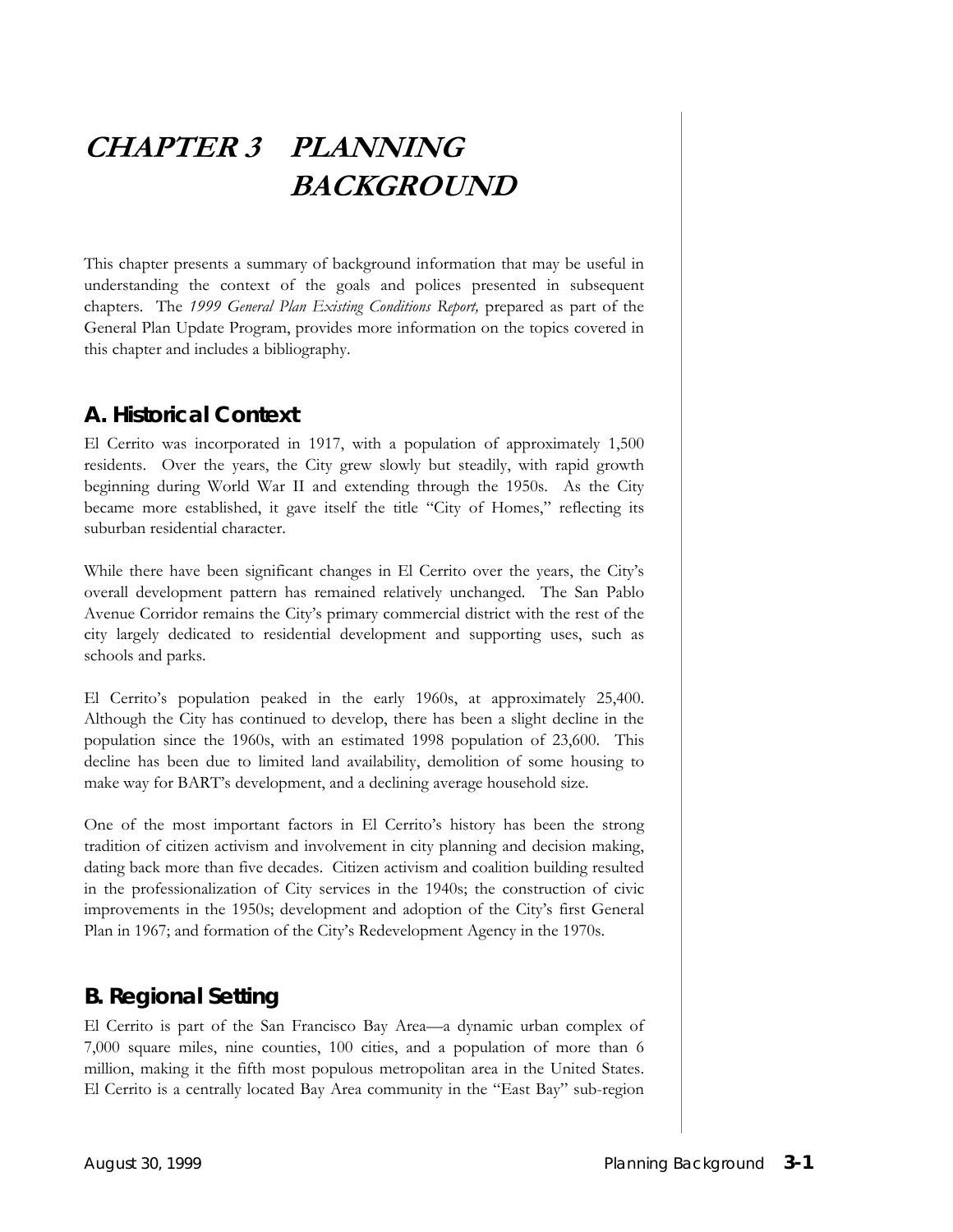composed of Alameda and Contra Costa counties (see Figure 2: Regional Location Map).

El Cerrito is in western Contra Costa County along the I-80 corridor. The City of Richmond lies to the west, north, and northeast of El Cerrito. The unincorporated Contra Costa County area of East Richmond Heights borders the north and northeastern parts of the city, and Wildcat Canyon Regional Park, owned and operated by the East Bay Regional Park District, lies to the east. The unincorporated Contra Costa County community of Kensington is to the southeast, and the City of Albany (in Alameda County) lies to the south, with Berkeley just beyond.

Several key points stand out in regard to El Cerrito's regional setting:

- **El Cerrito's future is closely tied to that of the entire San Francisco Bay Area –** a region with a robust economy; an increasingly diverse population; and one of the country's highest costs of living. Regardless of the level of growth within its city limits, El Cerrito will be greatly affected by regional trends and events. Many of the issues addressed by the General Plan (traffic, economic development, air pollution, etc.), while having important local dimensions, are truly regional in scope.
- **El Cerrito is blessed with a beautiful location and climate**, enhancing the quality of life for its residents.
- **El Cerrito is strategically located along major regional transportation routes**, including Interstate 80 and the Richmond line of the Bay Area Rapid Transit (BART), providing important regional access for local businesses as well as residents.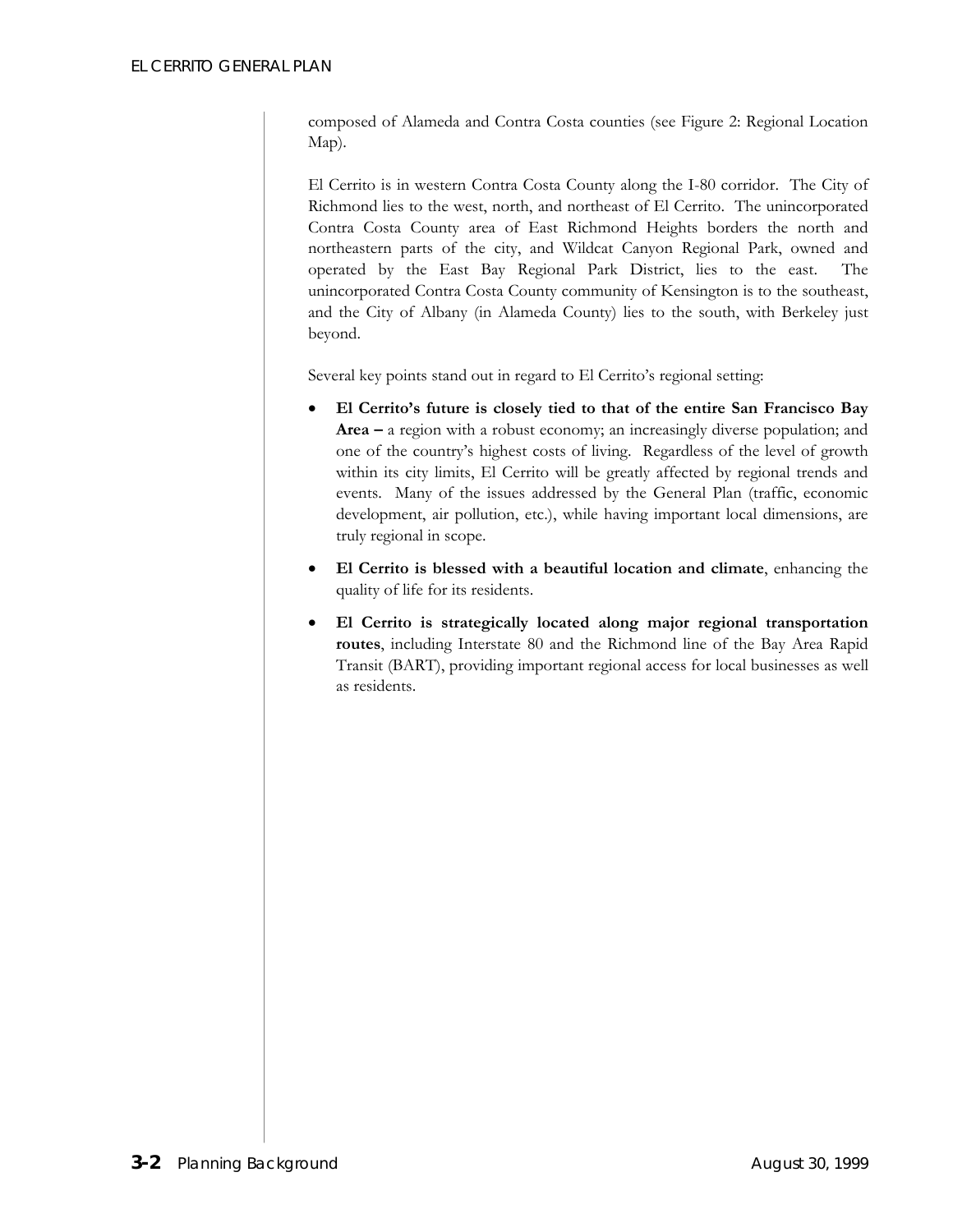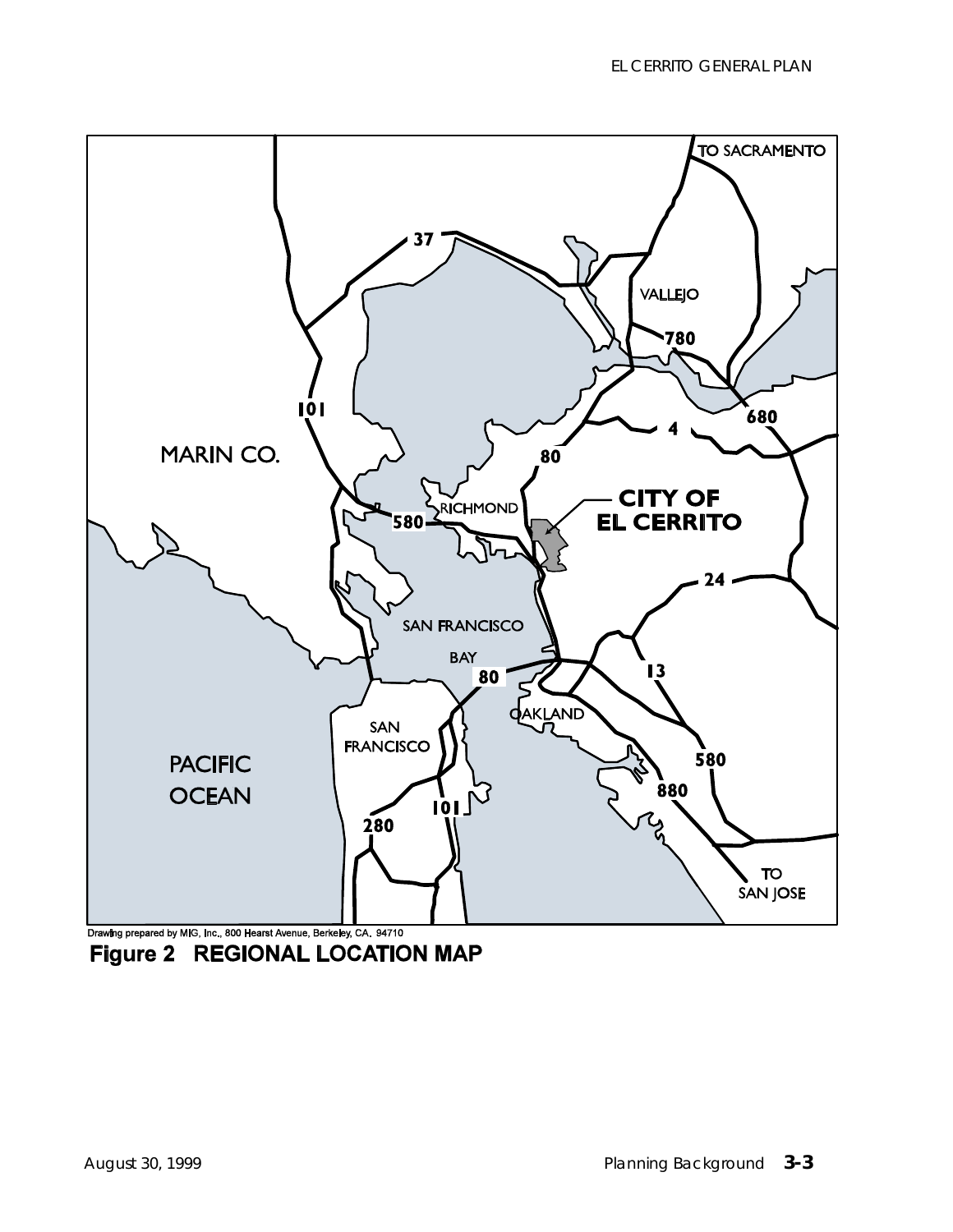# **C. Community Profile**

As El Cerrito enters the 21st Century, there are a number of current and projected trends that are affecting, or will affect, the City's development by creating demands for new housing, shopping, and recreational facilities.

- **1. The City's population has been relatively stable during the past two decades**, growing by only a few hundred from the 1980 census figure of 22,731 to the 1998 estimate of 23,596 (California Department of Finance, Demographics Unit).
- **2. The average household size is declining**, from 2.76 persons in 1970 to 2.29 persons in 1990, lower than the regional average of 2.61 in 1990. The January 1998 estimate of household size was 2.32 (California Department of Finance, Demographics Unit).
- **3. El Cerrito's population is getting older**, with a significant decrease in the number of children in the community over the past several decades (children, age 18 and under, made up 36 percent of the population in 1960, decreasing to 16 percent in 1990). There has also been a marked increase in the number of seniors (55 and older), growing from 15 percent of the population in 1960 to 32 percent in 1990. (Note that in many cases, the figures in this Community Profile rely on the 1990 Census data because more current data are not available.)
- **4. El Cerrito's population is becoming increasingly diverse**, with significant growth in the City's Asian populations. However, in the 1990 census the City had fewer foreign-born residents than the state average (20 percent as compared to 22 percent) and fewer residents speaking a language other than English at home (26 percent compared to 32 percent).
- **5. El Cerrito is a well-educated community**, with 70 percent of people age 25 and over in the 1990 census having attended college (compared to 64 percent in Contra Costa County and 59 percent in Alameda County).
- **6. El Cerrito's average household income is lower than the county and regional averages** (\$63,300 in El Cerrito; \$70,700 in Contra Costa County; \$66,900 in the Bay Area region). This is partially due to a higher than average percentage of seniors. (Based on 1995 estimates from the National Planning Data Corporation.)
- **7. Multiple-unit housing has increased in the city, and the percentage of owner-occupied units has decreased**. Multiple-unit housing represented 19 percent of the City's housing stock in 1970 and 26 percent in 1997 (based on 1970 census data and January 1998 estimates from the California Department of Finance). Also, from 1970 to 1990, home ownership dropped from 70 percent of all units, to 66 percent (based on census data).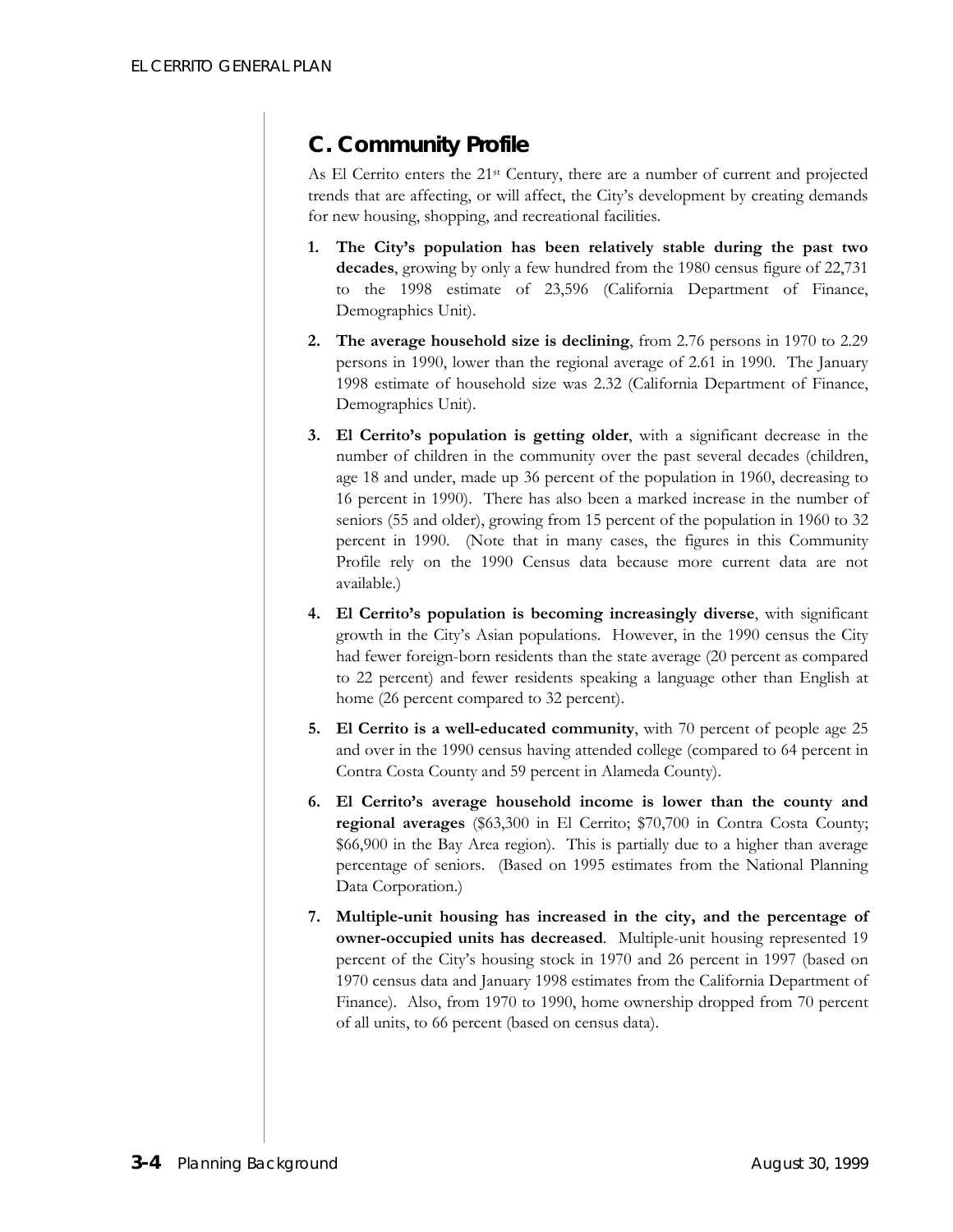# **D. Environmental Setting**

The General Plan establishes policies to protect the City's environmental resources from the impact of development, and to protect residents and businesses from potential hazards resulting from natural and man-made environmental hazards. As a generalized, comprehensive planning document, the General Plan provides the framework and direction for development of more detailed studies, policies, and programs, such as preparation of the Hillside Natural Area Vegetation Management Plan; preparation of the Storm Water Master Plan, designation of Very High Fire Hazard Severity Zones, and development of the City's Fire Hazard Reduction Program.

Following are brief summaries of some of the key environmental factors and issues in El Cerrito. More detailed information is provided in the *General Plan Background Report* and the EIR for this Plan.

## *Topography*

The topography of El Cerrito is characterized by a gently sloping plain in the western portion of the city (nearest the bay) and the west-facing slopes of the Berkeley Hills, which rise above the bay to an elevation of approximately 900 feet. The city is divided into two topographic regions: the lower elevations characterized by a traditional grid pattern of development and the higher elevations with steeper slopes and a development pattern prescribed by the contours of the land. The lower elevations cover the west and southwest portions of the city while the higher elevations cover the eastern and northern portions of the city.

## *Watersheds*

There are eight major watersheds that drain through El Cerrito. As a result of the development history of the city, a large percentage of the creeks and drainage-ways in the city are located on or under private property. The open drainage facilities provide extremely valuable riparian habitat that is increasingly limited. The City has identified several creeks, such as Cerrito Creek, as significant natural resources that have the potential to become recreational amenities and, in some cases, to provide trail connections.

# *Open Space*

The most significant open space in the planning area is the Hillside Natural Area, with additional open space areas provided by the Mira Vista Country Club, Sunset View Cemetery, Camp Herms Boy Scout Camp, eleven developed parks, the Ohlone Greenway, school playfields, and several "pocket parks." The city also borders the significant open space resources of Wildcat Canyon Regional Park. Protection and management of the Hillside Natural Area and other open space areas, including continued implementation of the Hillsides Natural Area Vegetation Management Plan in coordination with fire hazard reduction programs, will continue to be an important concern of the community.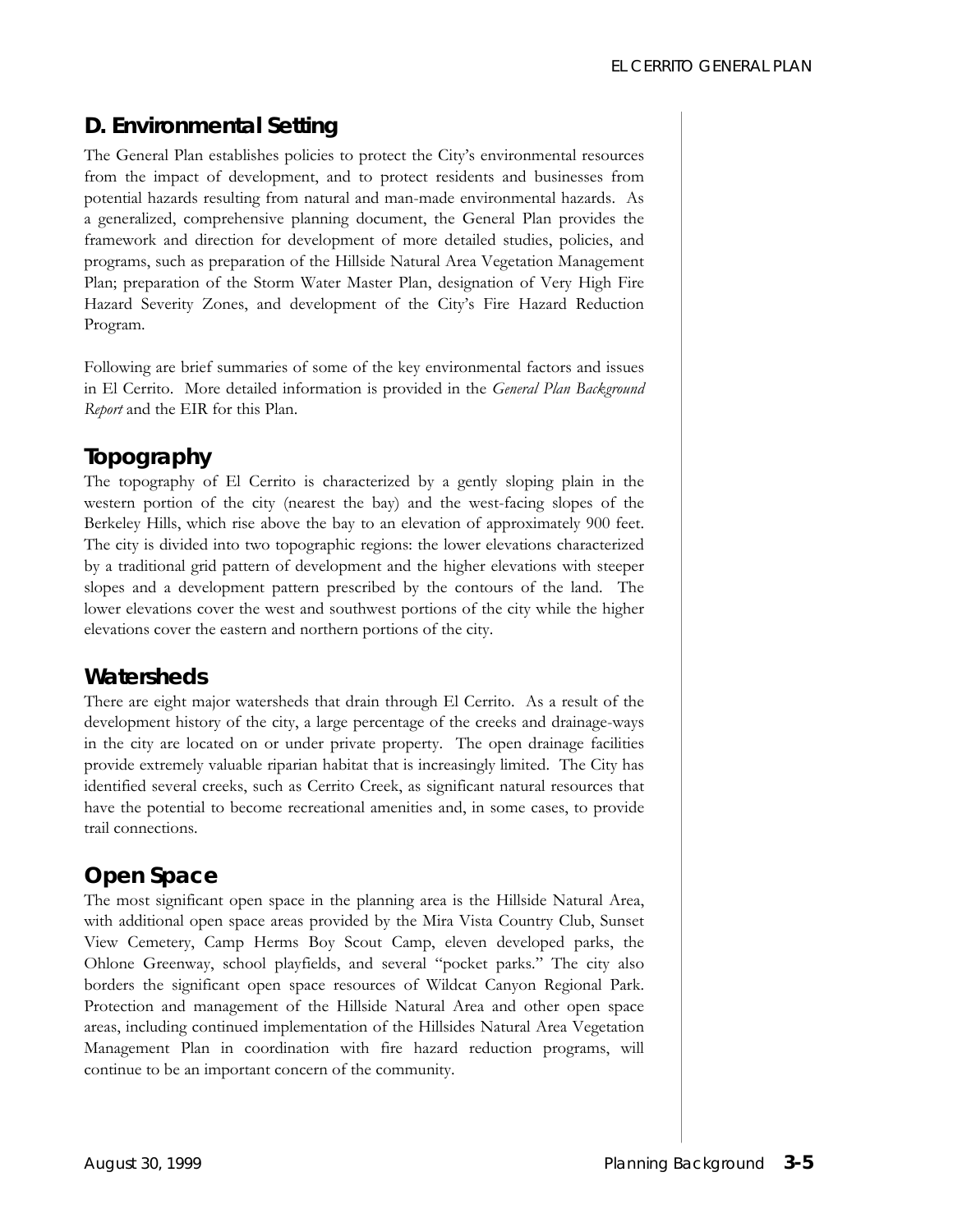#### *Rare and Endangered Species*

Four "special status" species potentially inhabit the upper hillsides of El Cerrito: two plant species—Santa Cruz tarplant (*Holocarpha macradenia*) and San Francisco owl's clover (*Orthocarpus floribundus*); and two animal species—Monarch butterfly (*Danaus plexippus*) and Alameda whipsnake (*Masticophis lateralis euryxanthus*).

#### *Soils, Geology, and Seismicity*

The Hayward Fault passes through El Cerrito, generally following the route of Arlington Boulevard. The city is also potentially subject to ground-shaking from a major earthquake on the San Andreas Fault, located about 18 miles away. According to earthquake predictions made in 1990 by the Working Group in California Earthquake Probability, there is roughly a one-in-four chance of a large earthquake (magnitude 7 or greater) occurring in the next 30 years (beginning in 1990) along the northern segment of the Hayward Fault and the same chance of such an earthquake on the peninsula segment of the San Andreas Fault. The Working Group will announce its new predictions for the Bay Area in October 1999. The area immediately adjacent to the Hayward Fault has been designated as a special study zone, which imposes some additional development restrictions.

From a geologic and geotechnical standpoint, the primary concerns in El Cerrito are (1) slope stability, (2) earthquake ground shaking, (3) fault ground rupture, and (4) liquefaction potential. According to the *Tri-Cities Seismic Safety Study* (Bishop 1973), virtually all of the upland areas of El Cerrito have a moderate to high landslide risk. The highest risk for groundshaking is in the flatter areas, which have shallow alluvium. The greatest risk of ground rupture is along the fault trace. Several small areas along Baxter and Cerrito creeks are identified as having a high liquefaction potential.

## *Fire Hazards*

El Cerrito's intermix of urban housing and wildland areas increases the community's risk of loss from a devastating fire. The City's Fire Hazard Reduction Program addresses hazard reduction in the Very High Fire Hazard Severity Zones of the city, requiring that property owners take special precautions with their properties, including vegetation management, to reduce the risk of fire.

## *Areas Prone to Flooding*

A number of large storms have caused drainage problems and flooding in the past in El Cerrito. Recent completion of the first phase in the City's storm drain master plan program has addressed the highest priority sites and significantly reduced localized flooding issues in the city. During the past year of heavy rains (1997-98), only three sites had drainage-related flooding problems. The only portion of El Cerrito located in a FEMA Flood Insurance Zone is the area located west of San Pablo Avenue and south of Central Avenue. Flooding is generally caused by the relatively low ground elevations and high tides in this area, coupled with hydraulic restrictions in the existing downstream channels located in Richmond between El Cerrito and San Francisco Bay.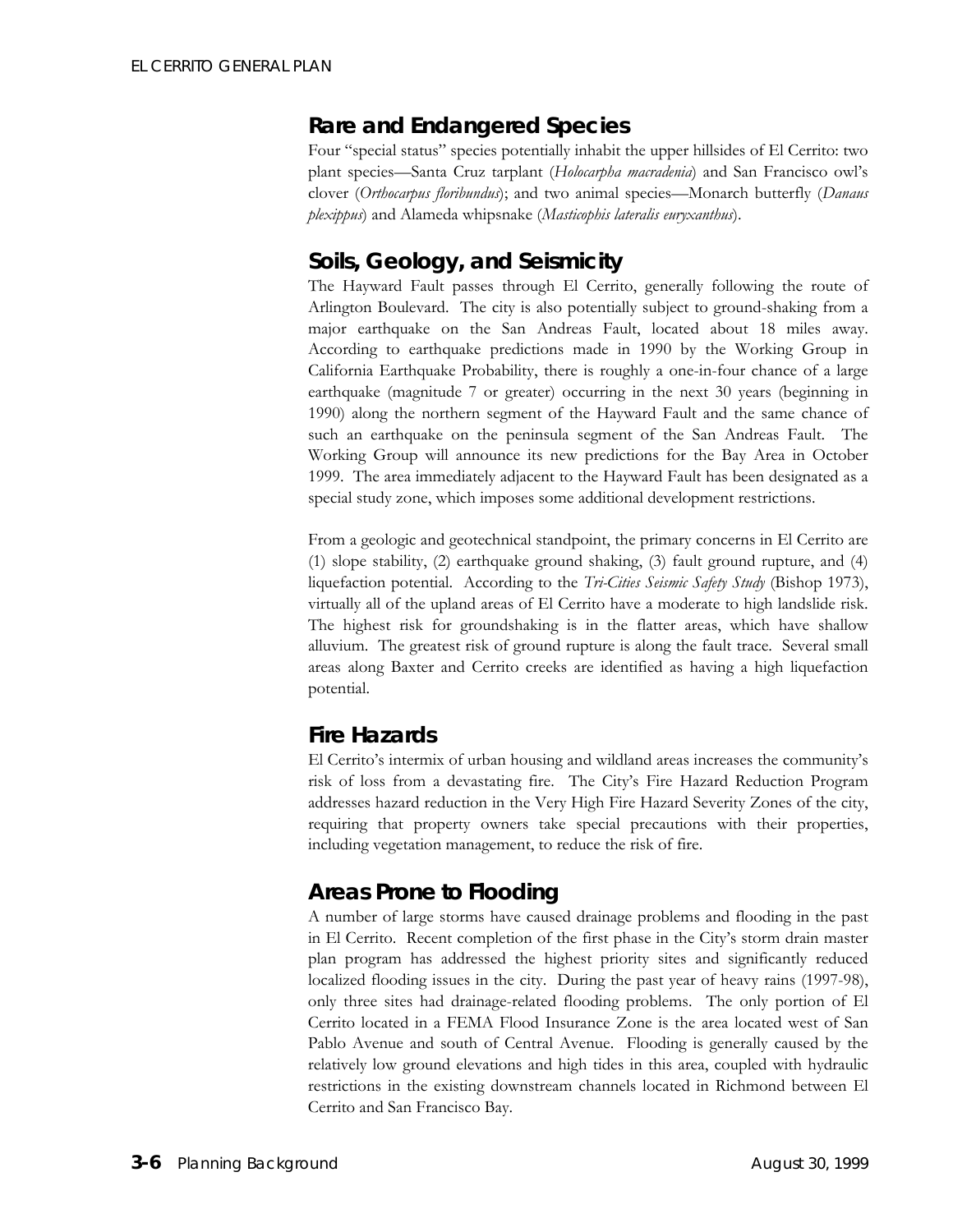## *Noise*

The major noise sources in the City of El Cerrito are vehicular traffic (especially along Interstate 80 and San Pablo Avenue) and BART trains. These noise sources are generally annoying, but have the most significant impact on nearby noisesensitive uses such as schools and libraries, convalescent homes, churches, residential facilities, and outdoor recreation areas.

## *Planning Area*

The City of El Cerrito encompasses approximately 2,390 acres within its city limits. However, the City's Planning Area also includes the neighboring areas of Kensington and portions of East Richmond Heights, both in unincorporated Contra Costa County. See Figure 3 for a map showing the boundaries of the city and its planning area. In these areas, the County in formal consultation with the City controls land use issues. The General Plan, in accordance with State law, must address land uses and other planning issues in these areas, particularly as they relate to and potentially impact adjacent uses and activities within the city.

In El Cerrito, the Planning Area is coterminous with the City's Sphere of Influence, as defined by the Local Agency Formation Commission (LAFCo). While the inclusion of Kensington and portions of East Richmond Heights within the Sphere of Influence indicates that these areas may eventually be annexed or served by the City, it is not expected that the status of either area will change within the 20-year planning horizon of this General Plan. It should be noted that El Cerrito provides fire services, under contract, to Kensington.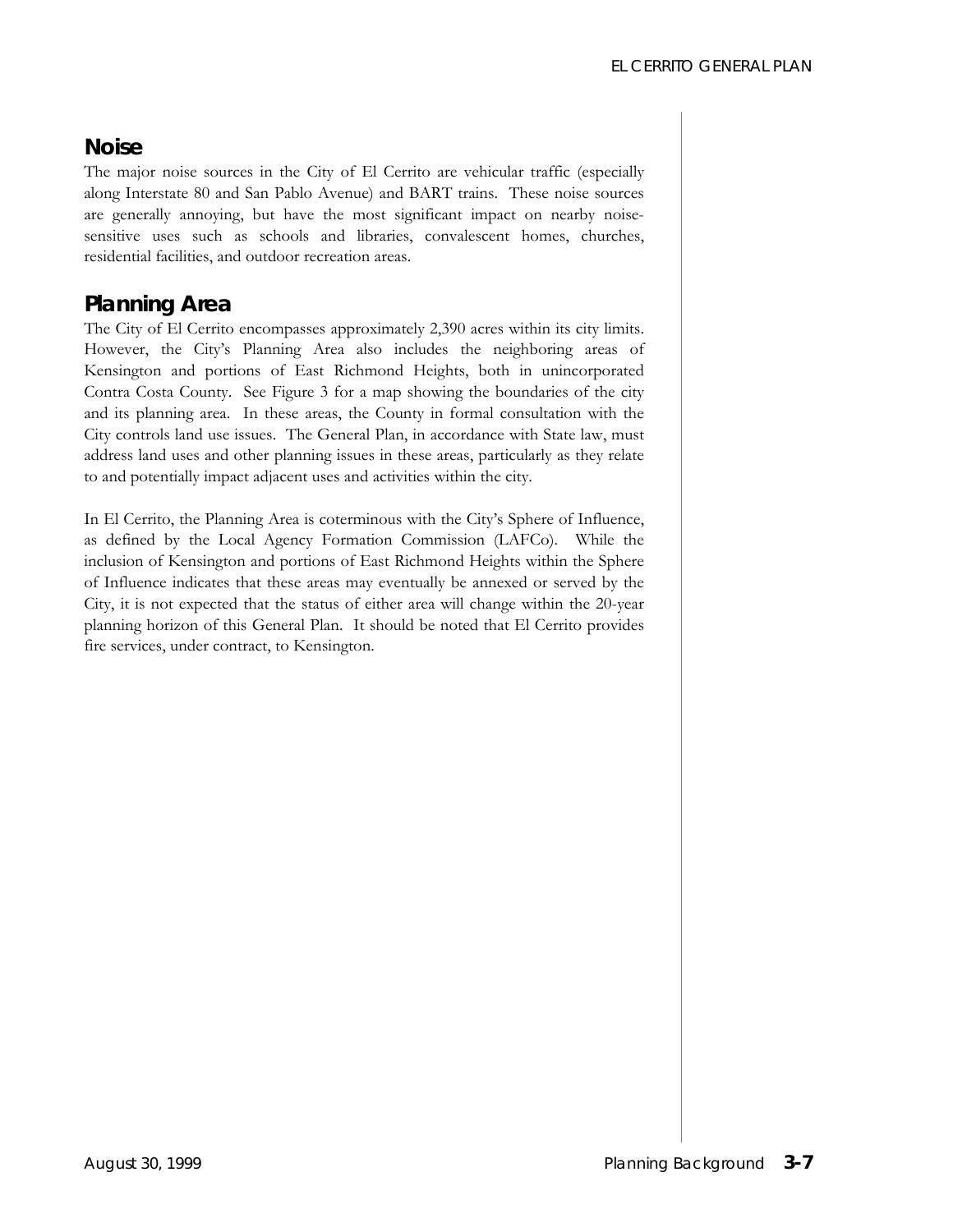

Drawing prepared by MIG, Inc. 800 Hearst Avenue, Berkeley, CA 94710

#### **Figure 3 PLANNING BOUNDARIES**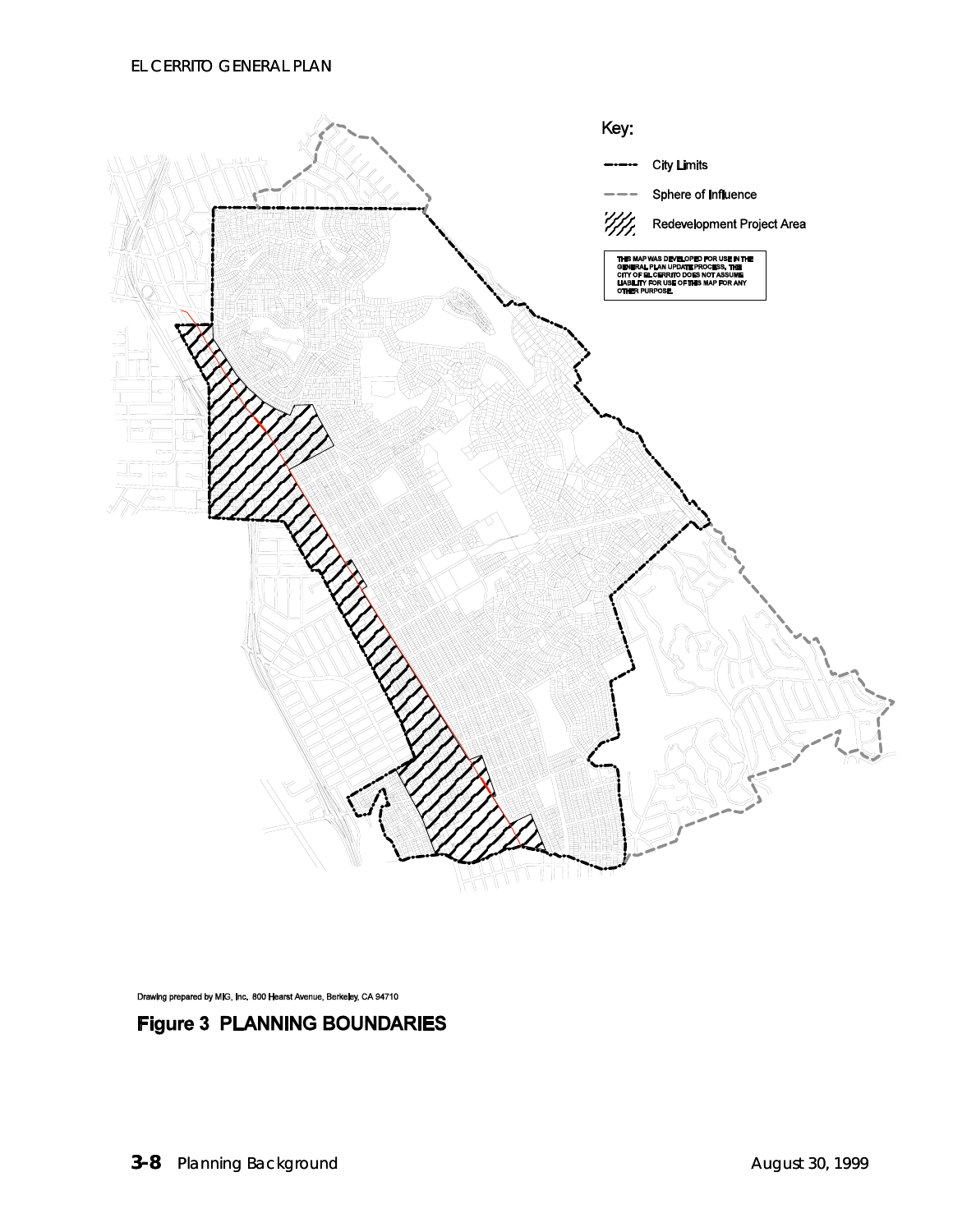# **E. Economic and Fiscal Conditions**

Like many cities in California, the City of El Cerrito has been experiencing financial difficulties, most of which are beyond the control of the City. These financial difficulties are mainly due to a declining revenue base that has several causes: the State government's shifting of a portion of the local share of property tax revenues to the Education Revenue Augmentation Fund (ERAF); the recession in the early 1990s; and the 1996 loss of the Emporium store, one of the City's largest sales tax revenue generators.

As in many other cities, these difficulties have created new challenges for El Cerrito as it strives to balance its General Fund operating budget (the City ahs adopted a two-year budget cycle), requiring reductions in many City programs and services. They also create challenges for the General Plan as it charts a course for the City's development and related activities in the coming 20 years. While the City has launched separate efforts to address long-term budget and public service issues (e.g., *Project Listen*, *Neighbor to Neighbor*, and the *Services for the 21st Century Program*), the General Plan will influence projected fiscal conditions in several ways. First, it will affect the supply of available funds by influencing the type of development from which the City receives sales and property tax revenues. Second, it will affect the demand for these funds by establishing levels and priorities for City services and facilities.

Typically the Redevelopment Agency is used to assemble small parcels that would otherwise be uneconomic to develop. It can also be used to provide amenities to the community that the private sector is not willing to provide. The process should strive to be as cost-effective as possible and have community support. A project that is highly cost-effective may override neutral support by the community, while a project that has very strong community support may override minimal costeffectiveness.

#### *Economic Development*

The General Plan includes land use policies that enhance and encourage economic development to assist the City in generating additional property and sales taxes and other revenues. Specifically, it supports City efforts to aggressively pursue the redevelopment and revitalization of core commercial areas, including El Cerrito Plaza, the Del Norte BART station area, and the retail strip along all or portions of San Pablo Avenue.

## *Public Service Standards*

The General Plan establishes service standards for major municipal services, including police, fire, and parks and recreation. Each adopted service standard implies a certain commitment of City resources to maintain those standards. The projected costs of maintaining adopted service standards will need to be covered either from existing General Fund revenue sources or from new voter-approved revenue sources. The desired level of service standards and their affordability will directly affect the long-term fiscal condition of the City.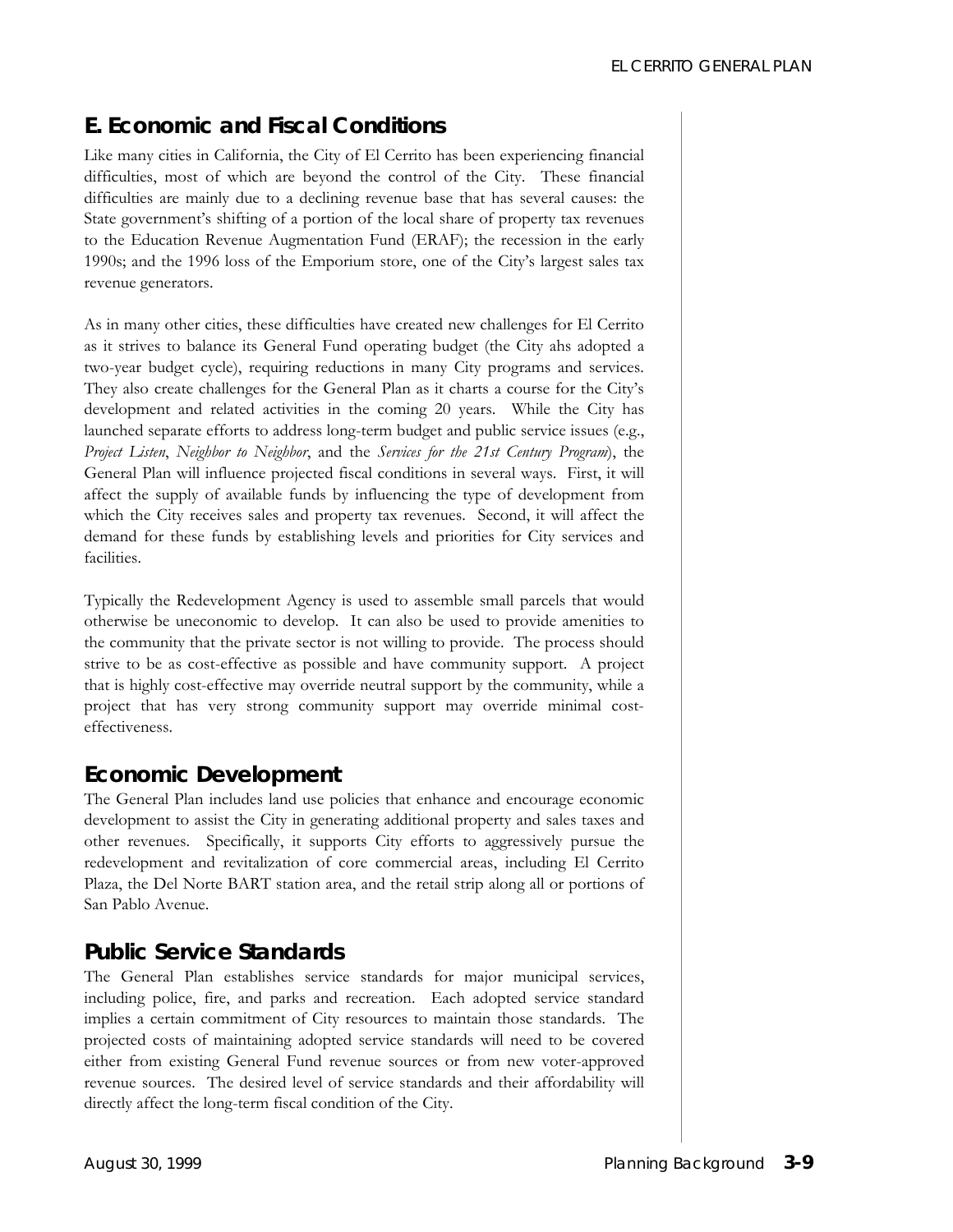#### *Implementation Priorities*

The General Plan establishes policies that will guide the City's development over the next 20 years. To ensure that the Plan is an effective tool, it sets forth consistent, coherent policies and establishes consistent priorities for the City (as set forth in the Implementation Priorities in Chapter 1 and in Chapter 8, Implementation Summary).

# **F. Projections and Planning Assumptions**

#### *Projected Population Growth*

The Association of Bay Area Governments (ABAG), a voluntary association of Cities and Counties in the San Francisco Bay Area, projects modest population growth in El Cerrito in the coming 20 years, with growth rates well below the county and regional averages. This is primarily because the city is already largely built out. By 2020, it is projected that the population in the City's planning area (including Kensington and a portion of East Richmond Heights) will have reached 31,900—an increase of 2,400 from the 1995 estimate of 29,500, and an average annual growth rate of less than a third of one percent (ABAG, *Projections 98*).

| Projected Population Change in El Cerrito, 1995-2020 |        |        |        |        |        |        |                     |                   |
|------------------------------------------------------|--------|--------|--------|--------|--------|--------|---------------------|-------------------|
|                                                      |        |        |        |        |        |        | Growth<br>Increment | Annual<br>Rate of |
|                                                      | 1995   | 2000   | 2005   | 2010   | 2015   | 2020   | 1995-2020           | Change            |
|                                                      |        |        |        |        |        |        |                     | 1995-2020         |
| El Cerrito <sup>1</sup>                              | 29,500 | 30,000 | 30,600 | 31,100 | 31,500 | 31,900 | 2.400               | $0.31\%$          |

*Note: (1) Includes Kensington and a portion of East Richmond Heights* 

*Source: Association of Bay Area Governments, December 1997; Economic and Planning Systems,*

#### *Projected Income and Employment Growth*

The economic health and prosperity of El Cerrito and its residents have been, and will continue to be, integrally linked to other communities in the Bay Area. While population and job growth in the next 20 years will shift to outlying areas such as Solano, Marin, and Napa Counties, inner Bay Area communities that choose to accept growth will remain well-positioned to take advantage of the region's continued economic prosperity.

While El Cerrito has one of the lowest unemployment rates in the near East Bay (due in part to its higher proportion of retired residents), most El Cerritans travel outside of El Cerrito for work. This will continue to be the case in the next 20 years, with the majority of jobs located in other East Bay cities and in San Francisco.

Most of the jobs located in El Cerrito are in the retail and service sectors, with the City's top employers being retail stores with national names. While the number of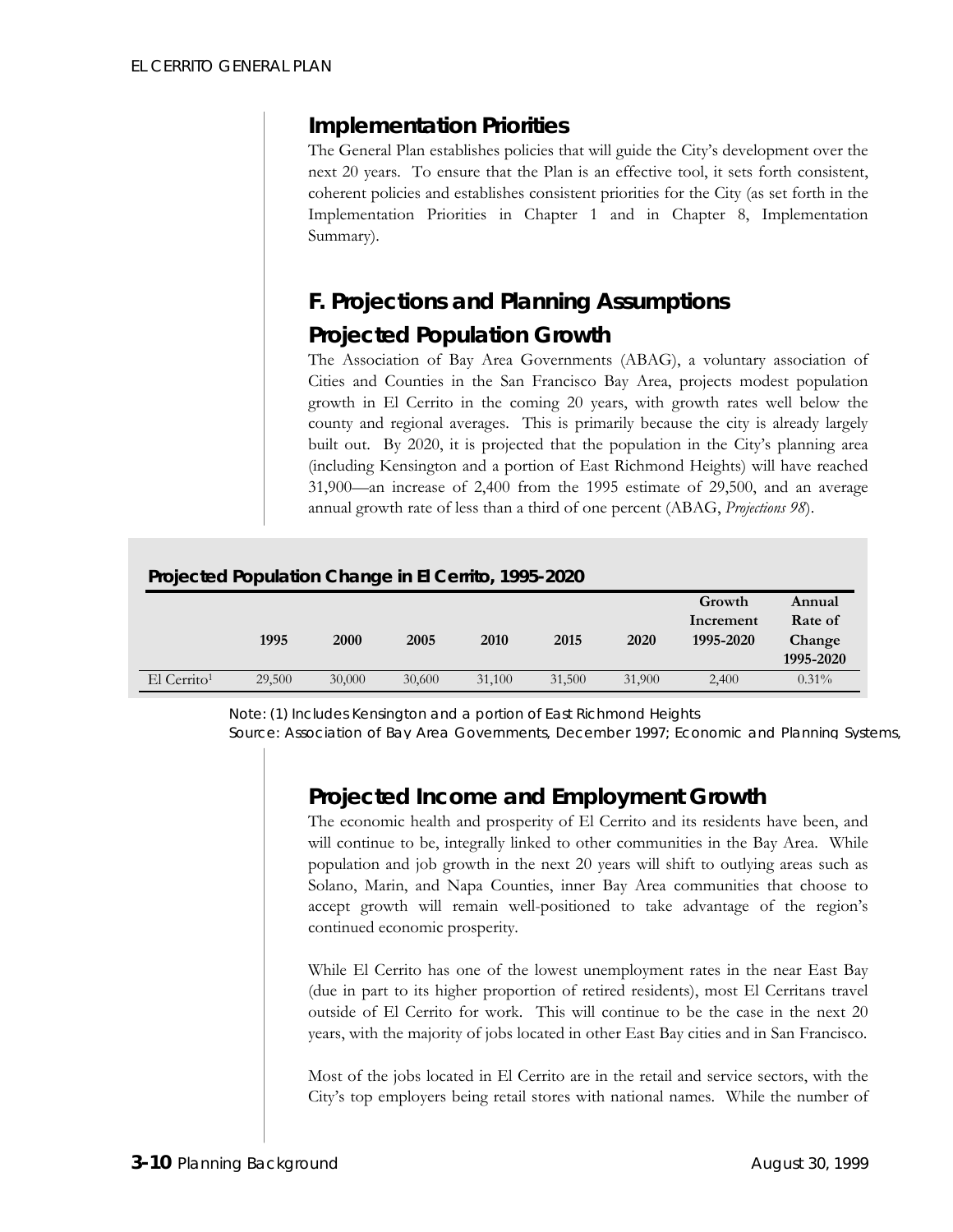jobs in El Cerrito is projected to increase at a lower rate than in past years, it will slightly outpace growth in the number of employed residents. The service sector is expected to continue as the City's largest employment sector, and will lead job growth in the city through the year 2020. (ABAG, *Projections 98*)

El Cerrito's average household income is projected to grow moderately in the coming 20 years, but at a slower-than-average rate when compared with other communities in Contra Costa and Alameda counties. (ABAG, *Projections 98*)

## *Projected Housing Needs*

Based on current trends, ABAG has projected a demand for a total of 1,110 new housing units in the El Cerrito planning area (includes Kensington and a portion of East Richmond Heights) by the year 2020. (ABAG, *Projections 98*) If the housing tenure characteristics that have historically existed in El Cerrito continue into the future, owner-occupied housing (single-family, condominiums, and cooperatives) will account for an estimated 666 units, while rental housing will account for 444 units. The supply of available land, however, especially for single-family homes, may not be able to provide this mix of housing.

Also, because El Cerrito is located in one of the most expensive housing markets in the country, housing affordability is a constant issue. Although homes in El Cerrito are less expensive than in some nearby cities, it has lower mean household incomes than do either Contra Costa or Alameda counties as a whole. If home values were to escalate sharply, many people who can now afford to live in El Cerrito would need to look elsewhere.

# *Projected Commercial Development Trends*

Retail sales in El Cerrito declined gradually between 1990 and 1996 despite an increase in the number of stores. This likely reflects the closure of several large establishments and the rise of smaller independent stores in the older strip centers. With large retail spaces such as the Emporium, Woolworth, and Food Bowl stores lying vacant, the overall retail vacancy is estimated to be about 9 percent.

A great deal of residents' spending appears to be bypassing El Cerrito stores in favor of retail centers in other cities. About half the estimated spending potential of El Cerrito residents is not being captured by El Cerrito retailers. In particular, apparel, leisure, and specialty retail appear to be underrepresented in El Cerrito relative to the spending potential of residents.

Nonetheless, the retail picture in El Cerrito appears to be improving. While older strip centers and the El Cerrito Plaza are struggling against competition from newer centers, the north end of town has experienced a great deal of development activity oriented toward the freeway interchange and Del Norte BART station.

El Cerrito's office market is relatively undeveloped, despite its favorable location, good freeway access, and BART service. This is partly due to the City's reputation as a "bedroom community" and competition from what is seen as a more